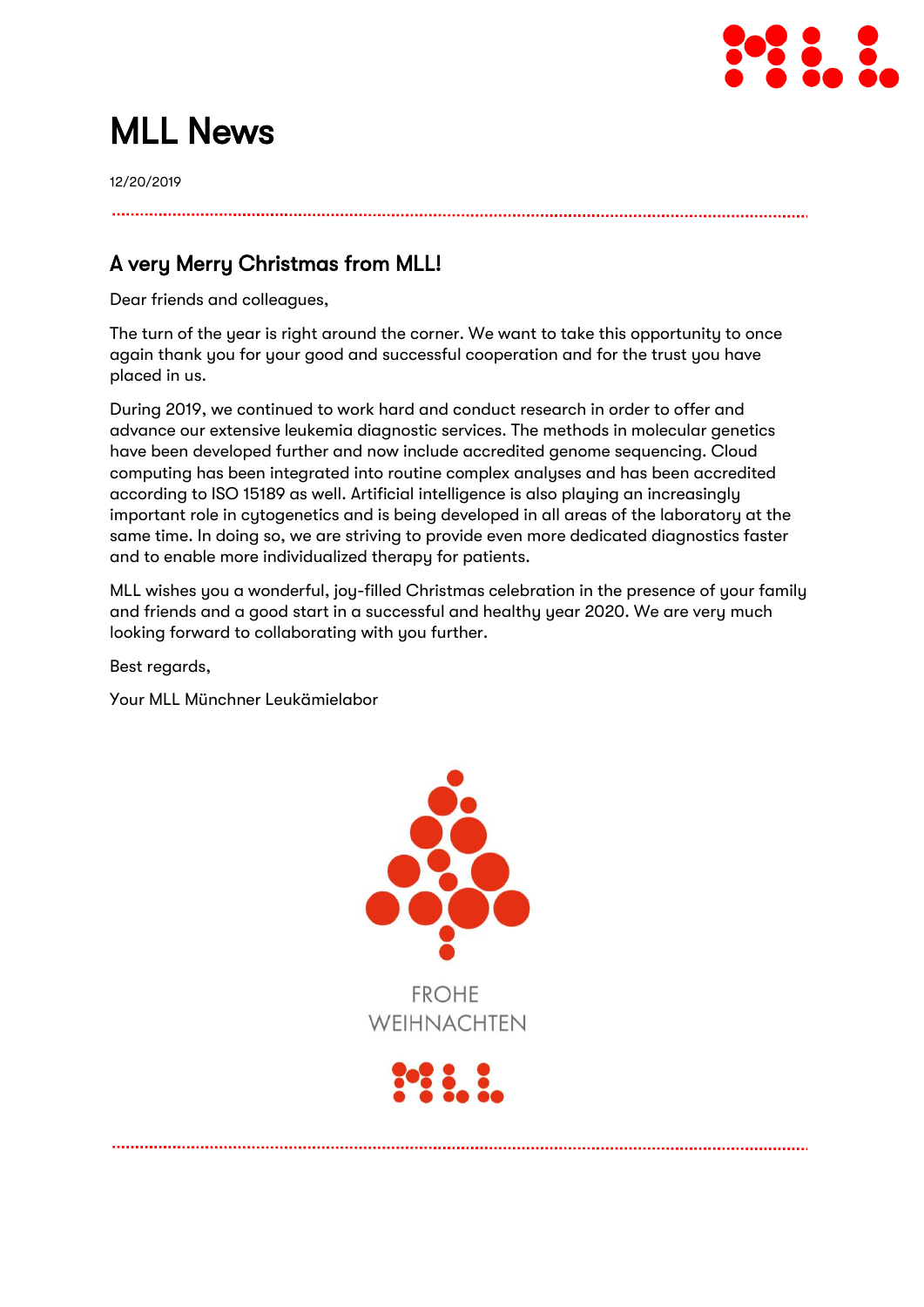

#### Munich Leukemia Laboratory Developing a Digital Order Entry Platform

In this digital age, MLL has now set up a way to enter orders online. Following an extensive beta testing phase in the outpatient area, it is now possible to use a corresponding digital platform free of charge.

There are many advantages to digital order entry. It is no longer necessary to print out and send paper documents – all patient information can be conveyed digitally. An assistance system helps with the order process, such as by checking the information provided for plausibility or by giving entity-specific diagnostic recommendations according to applicable guidelines. Accompanying material such as findings or doctor's letters can be uploaded together with the order, and any laboratory values are automatically retrieved from the doctor information system (DIS). When the order is finished, only a barcode and, if necessary, a referral letter and an informed consent form are automatically printed locally for the sender. Orders that have already been made can be modified online (e.g. subsequent requests or cancelations). What is more, the processing status of ongoing analyses can be reviewed as well. Even completed findings are available online in their entirety in PDF format.

We have closely collaborated with several other hematological practices in order to intensively test the system and develop it further. The process of linking with a DIS generally uses specific IT interfaces and adapts to each individual situation. All current data protection rules are strictly adhered to and guaranteed. We also want to take this opportunity to thank all of the beta testers for the successful teamwork.

We hope that by providing our order entry platform we have increased the quality of data transmission and simplified the placing of orders for our customers. You can find a short overview in the form of a video tutorial [here.](https://vimeo.com/377558246/6f2cffe50a)

If you are interested in using the system, please contact us either over the phone at +49 (0)89 99017-551 or via email at **orderentry**@mll.com for information on the next steps. Any costs incurred for installation will be covered by MLL.

At the same time that the system is being released for the outpatient area, a second beta testing phase is being planned for a few hospitals in order to evaluate the use of the platform in the context of hospital information systems (HIS).

Author: Dr. Christian Pohlkamp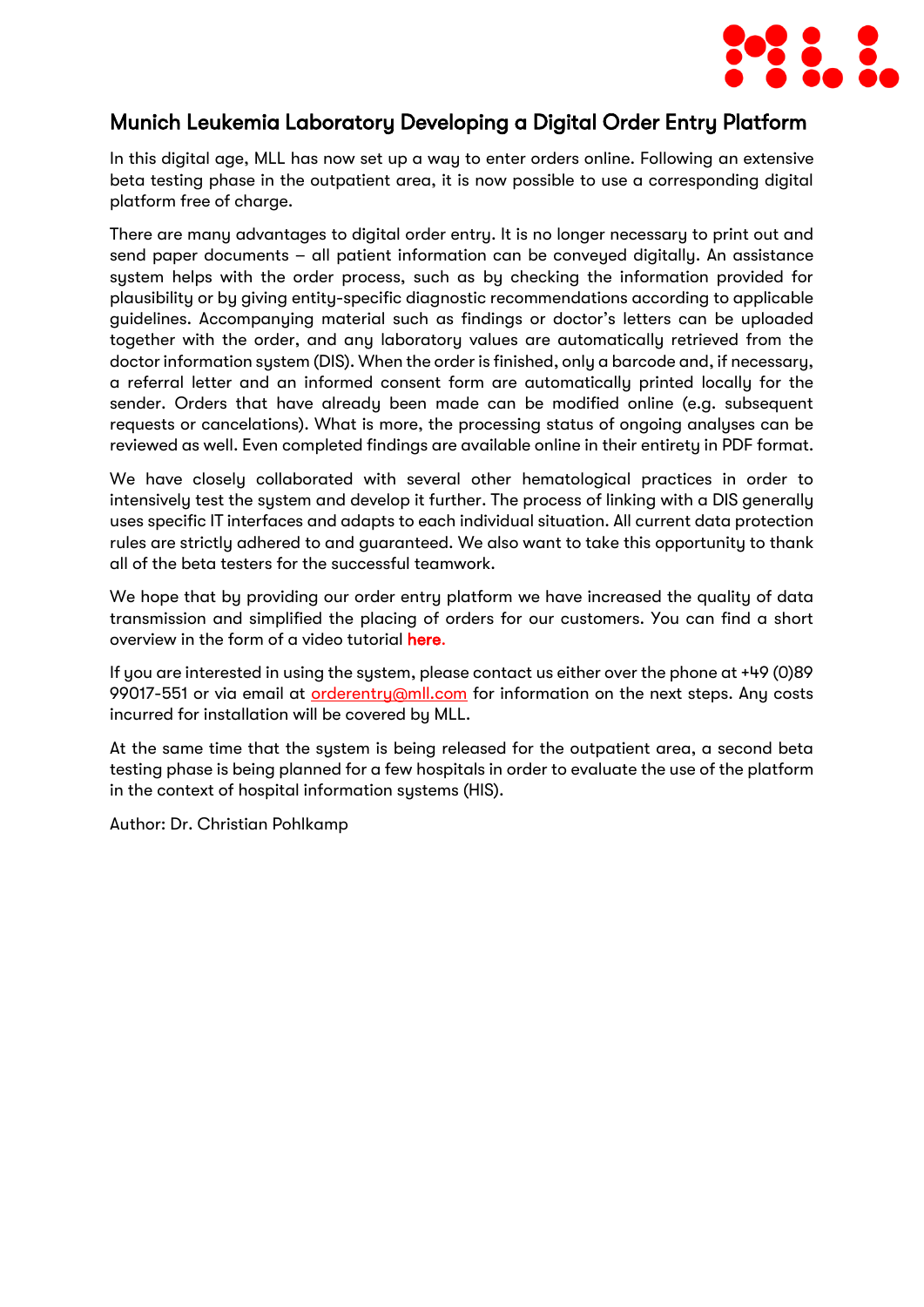

| Hotline: 089-99017551               | Patientendaten<br>Abrechnungsart<br>Privat ambulant                                     |                                  |                                    |
|-------------------------------------|-----------------------------------------------------------------------------------------|----------------------------------|------------------------------------|
| <b>Neue Befunde</b><br>vorhanden    | Versicherung<br>Patientendaten<br>Patientendaten                                        | Kontaktinformationen             |                                    |
|                                     | Nachname<br>Test                                                                        | <b>Straße</b><br>Testalee<br>l1. |                                    |
|                                     | Vorname<br>Tester                                                                       | PLZ / Ort<br>85080 Gaimersheim   |                                    |
|                                     | Titel                                                                                   | Adresszusatz                     |                                    |
|                                     | Namenszusatz                                                                            | Bundesland                       | $\tau$ $\beta$                     |
| Arzt                                | Vorsatzwort                                                                             | Postfach                         |                                    |
| <b>OProfessor Torsten Haferlach</b> | Geburtsdatum 14.12.1999<br>窗                                                            | PLZ / Ort zum Postfach           |                                    |
| ODr. med. Christian Dornes          | Geburtsname                                                                             | E-Mail                           |                                    |
| ODr. med. Frauke Bellos             | Religion                                                                                | Telefon 1                        |                                    |
| ODr. med. Richard Schabath          | $\bigcirc$ w $\circledast$ m $\bigcirc$ unbestimmt $\bigcirc$ unbekannt<br>* Geschlecht | Telefon 2                        |                                    |
|                                     |                                                                                         | Fax                              |                                    |
|                                     | Patient auswählen                                                                       |                                  |                                    |
| Laborbuch<br>Allgemein              | <b>Neuer Auftrag</b><br>Angefangene Aufträge vorhanden                                  |                                  | Standardanforderung                |
| Befunde<br>Allgemein                | Laborbuch<br>Patientenbezogen                                                           |                                  | <b>Befunde</b><br>Patientenbezogen |

#### Video Tutorial on the Intelligent PDF Version of the Test Request

İ,

In order to facilitate and expedite the process of selecting suitable diagnostic methods and parameters, MLL has simplified the test request for you and developed a *Smart Version* of the document – in other words, a dynamic PDF document in which, once you have preselected the desired test method and the (suspected) diagnosis, only the relevant diagnostic parameters in this combination will be shown.

So that you can familiarize yourself with this test request, we have now prepared a video tutorial describing the individual steps. Click [here](https://vimeo.com/377558907/bf2b148889) to go directly to the video tutorial.

### Successful Participation by MLL in the ASH Conference in Orlando

This year as well, several MLL scientists took advantage of the ASH (American Society of Hematology) in Orlando to get an overview of the current research emphases and future developments. They also gave a number of lectures there and presented a large number of posters. Moreover, MLL was a key player in a project that was selected as a late breaking abstract and presented there.

MLL's main contributions this year involved optimizing the diagnosis of leukemia and lymphoma by means of new methods such as whole-genome sequencing (WGS) and wholetranscriptome sequencing (WTS). In addition, the very extensive data plus the outstanding cooperation with the referring doctors forms the basis for developing important prognostic parameters and correlating them with the response to therapy.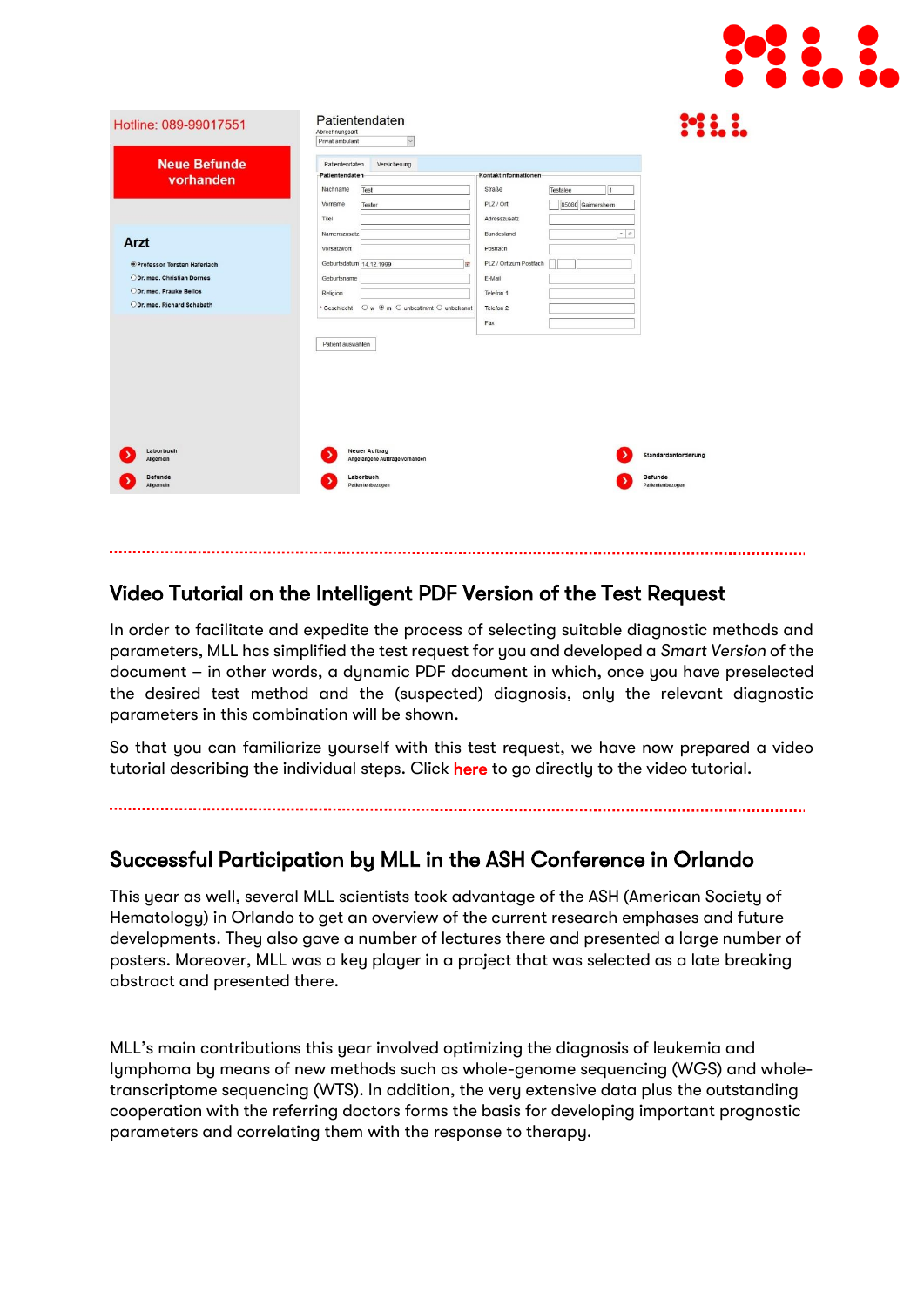

A new focal point of MLL's research activities is the use of artificial intelligence, both for assisting with diagnostics (especially in cytogenetics, molecular genetics, and immunophenotyping) as well as for detecting new patterns in the existing data of conventional diagnostics and genome-wide data. Observing the data from current standard diagnostics and genome sequencing together makes it possible to evaluate the potential of the new methods for diagnostics and leads to important scientific findings.

What is more, MLL is involved in numerous collaborative research projects and supports the development of laboratories and the establishment of workflows in other countries, something that was able to be promoted in various accompanying forums at the ASH. The goal is to expand the international networking further on a scientific and diagnostic level. Multiple pilot projects are being established with the aid of algorithms and the use of artificial intelligence with strict scientific criteria and according to ISO 15189-compliant rules.

Author: Prof. Dr. Dr. Torsten Haferlach



### MLL Academy – Workshop on Next-Generation Sequencing

The "MLL Academy - Workshop on Next-Generation Sequencing (NGS)" was held for the first time from November 7 - 8, 2019. The eighteen international participants were able to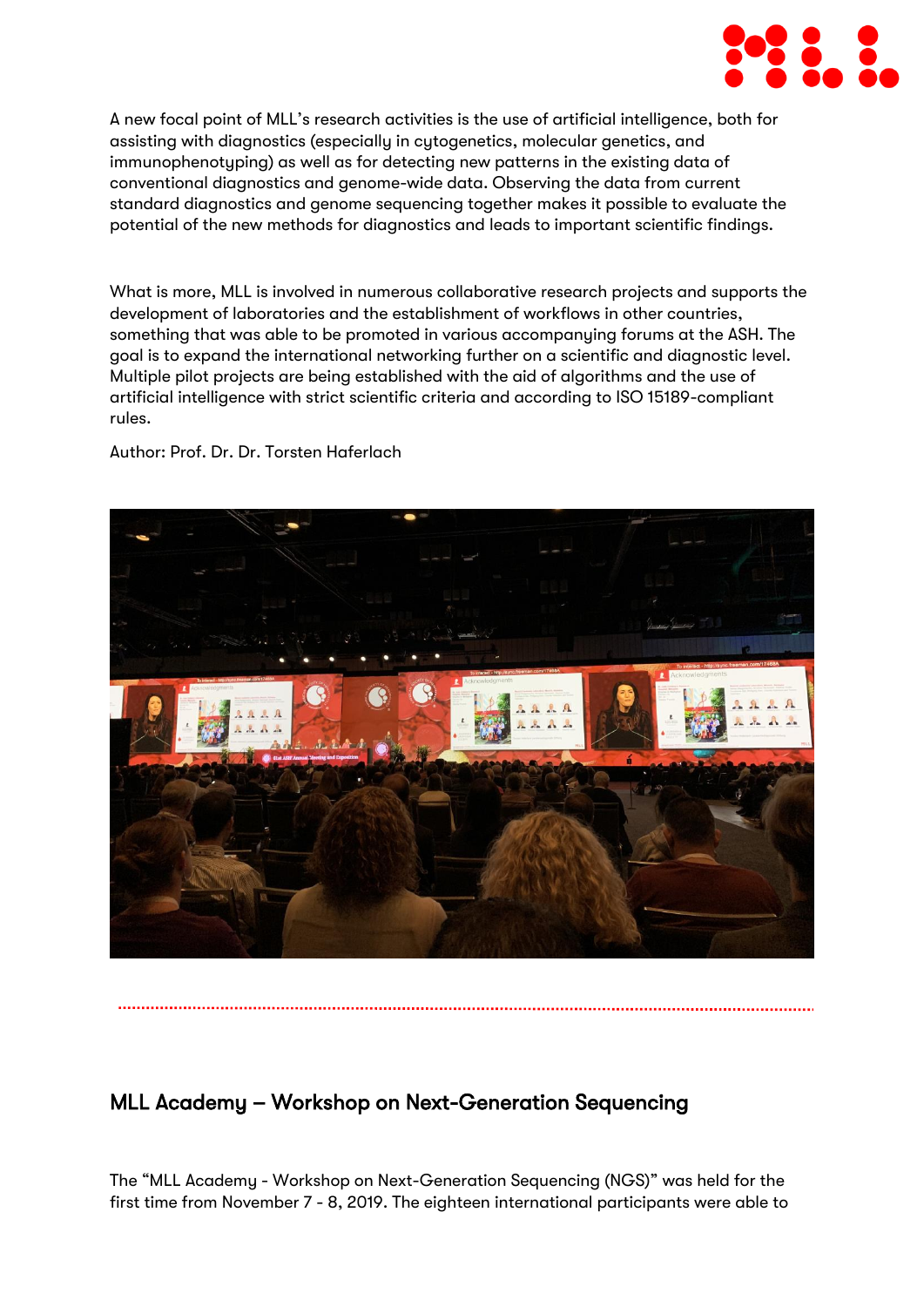

gain detailed insights into the theoretical and practical principals of all individual NGS steps – from generating a library to sequencing to interpreting the data. Due to the overwhelmingly positive feedback of the participants, a two-day "MLL Academy – Workshop on Next-Generation Sequencing" is already in the works for 2020.

Next-generation sequencing has rapidly developed into an essential method in molecular genetics. In the context of hematological neoplasia, NGS has made significant contributions towards the progress of leukemia and lymphoma research, diagnostics, and the development of targeted therapies. Back in 2010, MLL had already established NGS as a routine procedure in an accredited environment, the first laboratory in Europe to do so. Over the years, the NGS protocol has been continuously optimized, starting from the preparation of the samples for sequencing to the improvement in panel designs to the development of bioinformatic tools and data bases for the best possible interpretation of the data.

In addition to routine diagnostics, MLL 2017 has also started working on the "5,000 Genome Project." In order to acquire as much knowledge as possible, various leukemia and lymphoma subgroups have been studied using high-throughput sequencing – both the genome (WGS, whole-genome sequencing) as well as the transcriptome (wholetranscriptome sequencing, RNA-seq) of the patient. During the two-day workshop, we shared with the participants our experience and knowledge in processing and interpreting NGS data, in diagnostics, and in experimental research.

The participants included doctors, (molecular) biologists, and bioinformaticians. The practice-oriented mix of theoretical introductory talks and overview lectures, practical exercises, group discussions, and satellite sessions spotlighting the topic at hand went over very well.

MLL would like to express its appreciation for the positive participant feedback, and it is looking forward to hosting a two-day MLL Academy workshop focusing on NGS in the coming year as well. As soon as we have confirmed the date, we will of course publish it on mll.com.

Author: Niroshan Nadarajah